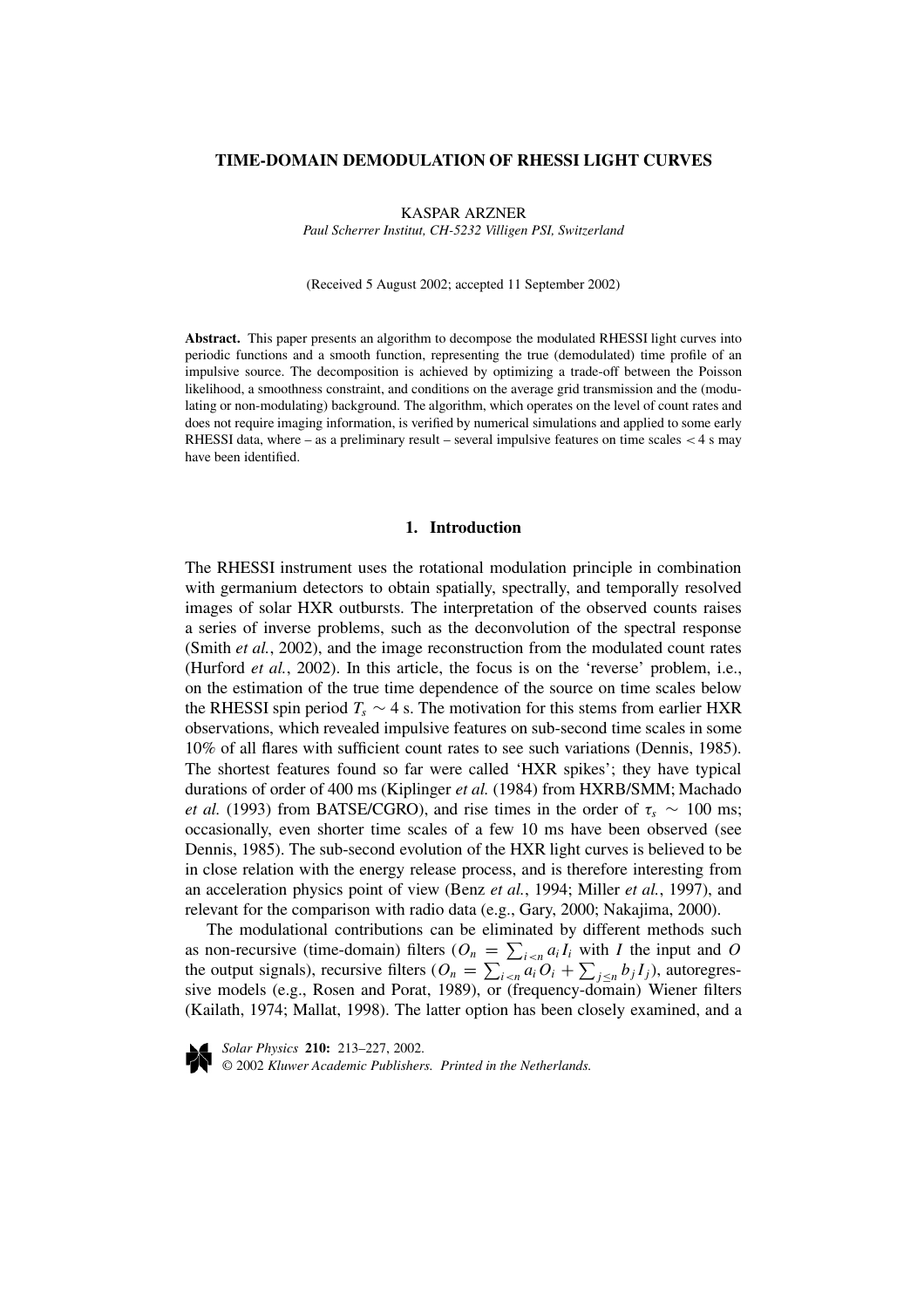#### 214 KASPAR ARZNER

demodulation method based on it will be presented in a separate communication. The classical Wiener filter minimizes the deviation of the restored and true signals on the basis of the power spectral densities of the signal and noise.

Singular spectrum analysis (SSA) (Vautard and Ghil, 1989; Varadi *et al.*, 1999, 2000) offers another, more general, approach to the detection of periodic structures in noisy data. SSA disentangles deterministic (periodic or chaotic) and stochastic contributions of an observed time series, and identifies the dimension of an underlying dynamical system. This is achieved by considering the singular values of the covariance of vectors of consecutive (or time-ordered) observations, with the motivation that a single differential equation of order *d* (involving *d* discrete values) is equivalent to a *d*-dimensional system of first-order equations. SSA does not require an independent estimate on the period of the deterministic contribution, and could therefore apply to situations where the RHESSI spin period is unknown. In what follows, however, we focus on the (usual) case where  $T<sub>S</sub>$  is known.

The modulation involves two time scales. The first one is the fine-scale modulation which would result from a pair of well separated grids ('modulation amplitude'), and the second one is the slower modulation due to the internal shadowing of each individual grid ('grid transmission'). Together, these modulational contributions yield a 'chirp' covering the frequency range from  $\sim 1$  Hz up to  $k^i \rho / T_s$ Hz, with  $k^i = 2\pi/p^i$  the wave vector of the *i*th subcollimator *i* ( $p^i$  being its angular pitch), and  $\rho$  the distance between the imaging axis and the source(s). As a consequence of their broad-band nature, the modulation frequencies tend to interfere with the signal frequencies, and a proper separation requires the inclusion of phase information into the Wiener filter, or the use of non-uniform representations such as Bessel functions or wavelets (Mallat, 1998). This insight is consolidated if one keeps in mind that the modulation is deterministic rather than stochastic. However, phase information requires a preceding estimate of the source position(s) or an equivalent phase identification from the count rates, and thus a higher level of pre-processing. A similar caveat holds for non-recursive (time domain) filters, which are equivalent to convolutions. In order to effectively suppress spin period artifacts the convolution kernel must decay on a time scale  $> T<sub>S</sub>$ , which yields an undesirably vigorous smoothing of the demodulated signal.

When the RHESSI subcollimators sweep an unknown brightness distribution they create, in general, a light curve of complex shape. However, one statement can be made without any detailed knowledge of the brightness distribution: the observed intensities must be  $T_S$ -periodic if precession and angular acceleration can be neglected, and if the source distribution did not change with time. An intuitive way to see this projects the transmission probability to the solar disk ('modulation pattern') (Figure 1). In the absence of precession, the rotation axis remains stationary, and the imaging (optical) axis  $P(t)$  (dotted circle) rotates around the rotation axis with rigidly co-rotating wave vector  $\mathbf{k}(t)$  of the subcollimator (Figure 1 top). By convention,  $P(t)$  is measured with respect to the Sun center (Fivian *et al.*, 2002). The angle between the imaging axis and the rotation axis is called the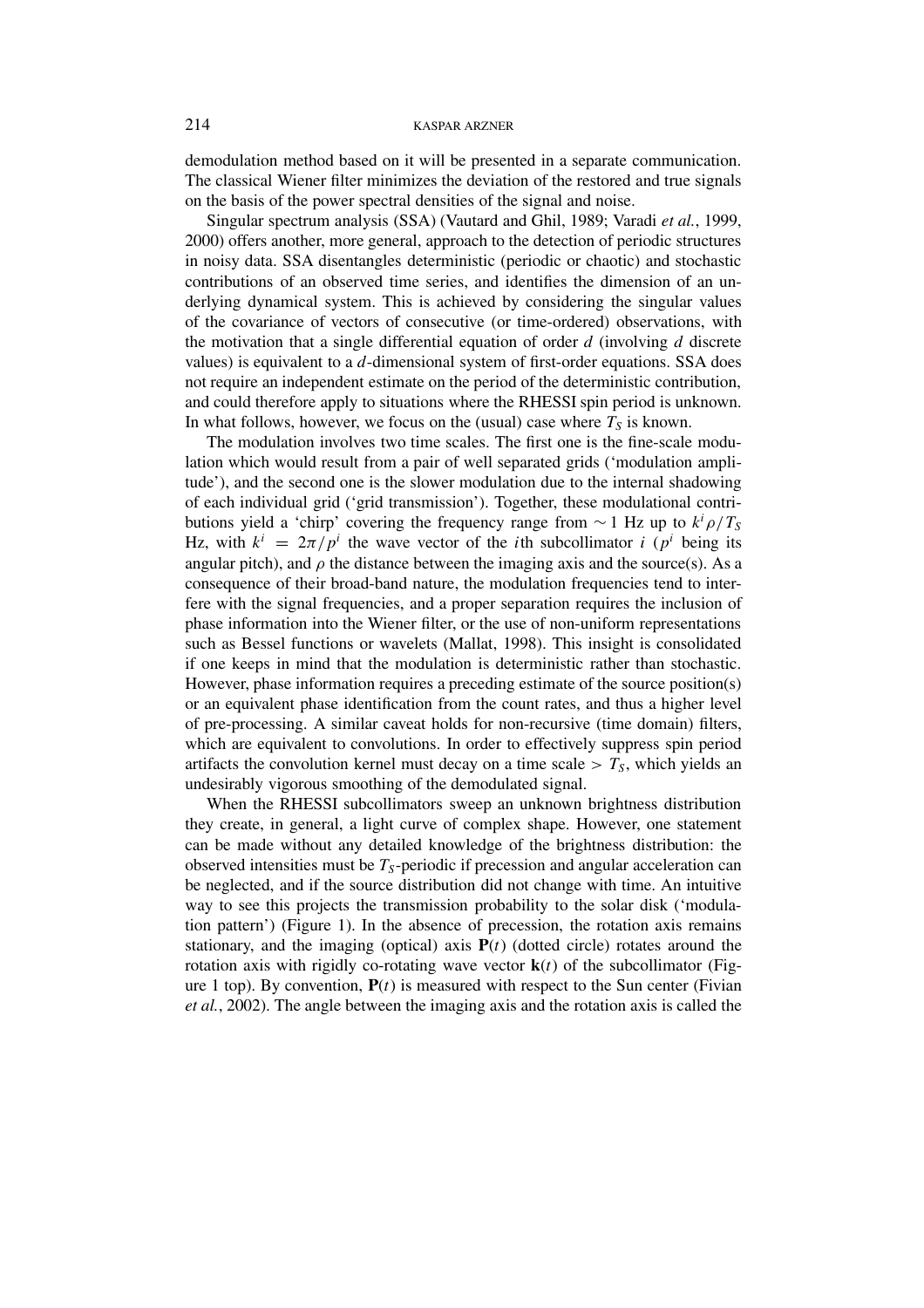



*Figure 1.* Illustration of the rotational modulation in the absence of precession but presence of coning. *Top panel*: in the inertial (solar) frame, the imaging axis **P**(*t*) rotates clockwise around the rotation axis, and carries rigidly along the subcollimator's wave vector  $\mathbf{k}(t)$ . Two subsequent snapshots are shown. If the solar brightness distribution is time-independent, then the observed light curve is periodic with the RHESSI spin period *TS* ∼ 4s(*bottom*: crosses denote sample intensities for better clarity.)

coning angle, and RHESSI is 'coning' if this angle is different from zero. Clearly, the modulation pattern reproduces itself after  $T_S$  (and possibly also after  $nT_S/2$ for favourable  $P(nT<sub>S</sub>/2)$ ), implying equal Poisson intensities for a stationary (or  $T<sub>S</sub>$ -periodic) brightness distribution. This fact is exploited by the demodulation method proposed in the present paper. The method essentially detects deviations from periodicity, and assigns them to the intrinsic time dependence of the source distribution. It is thus limited to time intervals with a (relatively) stable spin axis.

The organization is as follows: Section 2 outlines the modulation principle, Section 3 defines the demodulation (inverse) method, Section 4 describes numerical issues and tests, Section 5 shows some examples of early RHESSI data, and Section 6 contains a brief discussion and preliminary conclusions.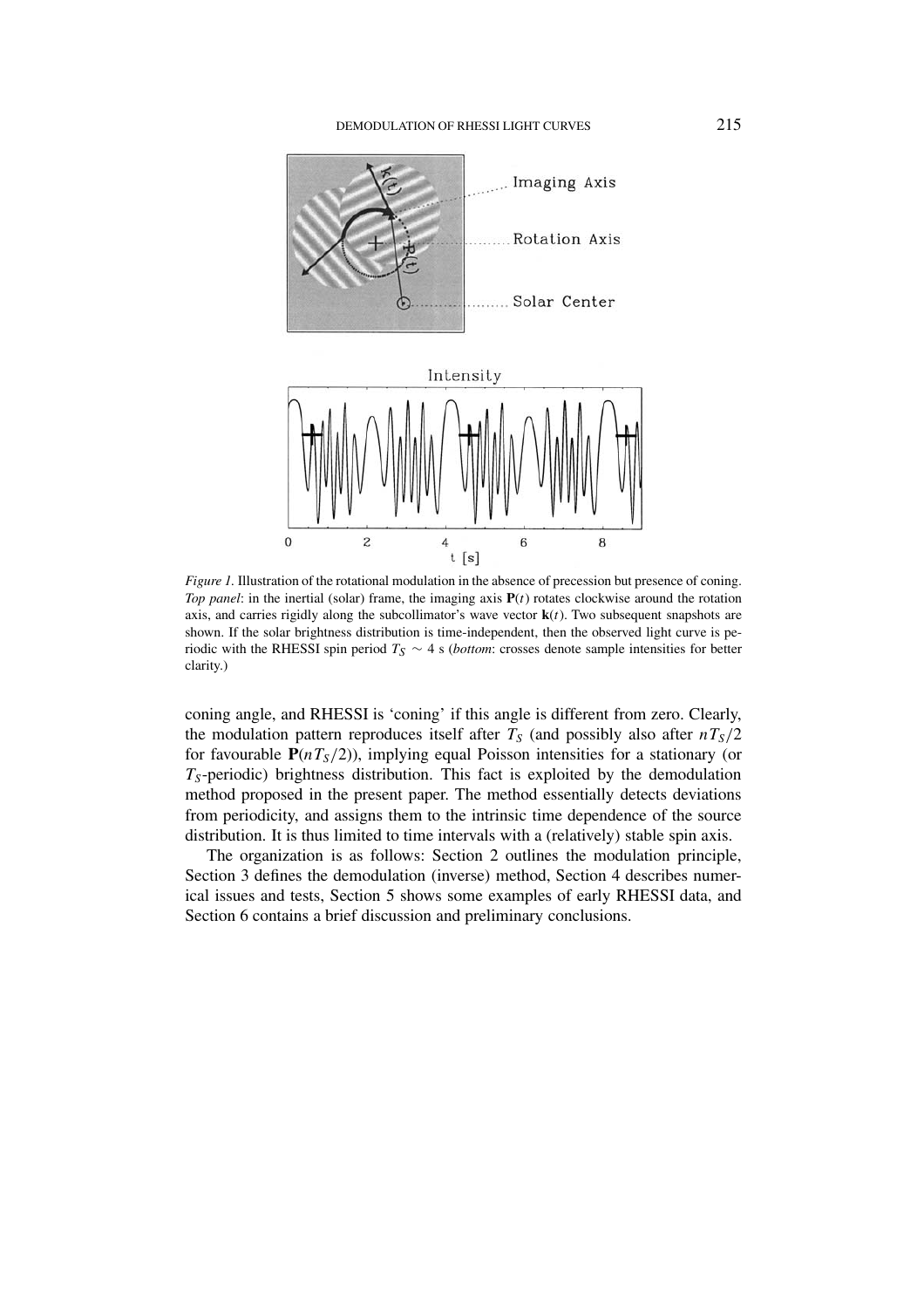# **2. Forward Model**

The method invokes the following assumptions on the ordering of relevant time scales. First, the time  $\tau_b$  over which the solar (gradual flare) and non-solar (cosmic, magnetospheric) backgrounds can be considered as constant satisfies  $\tau_b \gg T_s$ , where  $\tau_b$  is of the order of a minute. This rules out, for instance, times just before South Atlantic Anomaly crossings. Secondly, the RHESSI spin period can be considered as constant during  $\tau_b$ . The source variability itself, as outlined above, is expected to involve time scales down to  $\tau_s \sim 100$  ms. Throughout this paper, the analysis is restricted to time intervals of duration  $\leq \tau_b$ , and to a fixed energy band which is the same for all subcollimators.

The photons arriving at detector *i* are supposed to be Poisson distributed with time-dependent intensities  $\lambda^{i}(t) = \int M^{i}(\mathbf{x}, t) B(\mathbf{x}, t) d\mathbf{x}$ , where **x** are coordinates in the (solar) image plane,  $M^i(\mathbf{x}, t)$  is the *i*th modulation pattern, and  $B(\mathbf{x}, t)$  is the brightness distribution, which, during  $\tau_b$ , is modeled as  $B(\mathbf{x}, t) = B_0(\mathbf{x}) +$  $B_1(\mathbf{x}, t)$ . Here,  $B_1(\mathbf{x}, t)$  represents an 'impulsive' source and  $B_0(\mathbf{x})$  is a stationary background. The short rise time of HRX spikes indicates a – presumably unique – compact source ( $c\tau_s \leq 1'$  by causality;  $v_A\tau_s < 1''$  by the Alfvén travel time), so that one may set  $B_1(\mathbf{x}, t) = s(t)B_1(\mathbf{x})$  with some localized function  $B_1(\mathbf{x})$  and  $s(t)$ the true time profile. The temporal modulation due to a point source located at  $\mathbf{x}_s$ ,  $M^{i}(t) = \int M^{i}(\mathbf{x}, t)\delta(\mathbf{x} - \mathbf{x}_{s}) dx$ , is called the 'modulation function'. Its average over time and over the RHESSI field of view is denoted by  $a_0^i$  ( $\sim$  average grid transmission), and the fundamental Fourier coefficient of  $M^{i}(t)$  is denoted by  $a_1^{i}$ (∼ modulation amplitude). These quantities are taken from the grid transmission software (Hurford *et al.*, 2002b)

Under the above assumptions, the Poisson intensities have the form  $\lambda^{i}(t)$  =  $b^i(t) + m^i(t)s(t)$ , with an arbitrary positive function  $s(t)$ , and where the functions  $b^i(t)$  and  $m^i(t)$  are positive and *T<sub>S</sub>*-periodic (including the constant case). The functions  $s(t)$ ,  $m^{i}(t)$  and  $b^{i}(t)$  represent the true time profile, the modulation, and the background, respectively. More precisely, the functions  $b^{i}(t)$  and  $m^{i}(t)$  return to comparable values at times {*t*} with comparable aspect data, in the sense that

$$
\left(\frac{\pi a_1^i}{p^i}\right)^2 \left\langle r^2_{\odot}(\Phi(t) - \langle \Phi \rangle)^2 + |\mathbf{P}(t) - \langle \mathbf{P} \rangle|^2 \right\rangle < \epsilon^2 \,,\tag{1}
$$

where  $\Phi(t)$  is the roll angle,  $P(t)$  is the imaging axis in heliocentric coordinates (Figure 1),  $r_{\odot}$  is the solar radius, and averages are over the time set {*t*}. Equation (1) is a sufficient (but not necessary) condition for the rms deviation of the modulation functions being less than  $\epsilon$ , under the 'worst-case' assumption that the distance between the imaging axis and the source is one solar radius. In practice,  $\epsilon < 0.1 a_0^i$ is found to suppress artifacts due to violation of the periodicity assumption. On times scales  $\leq 10$  *T<sub>S</sub>* and for the coarser grids, Equation (1) is dominated by  $\Phi(t)$ , whereas on longer terms, the non-recurrent motion of **P***(t)* cuts off the comparable times. This long-term cut off varies widely from orbit to orbit, and may completely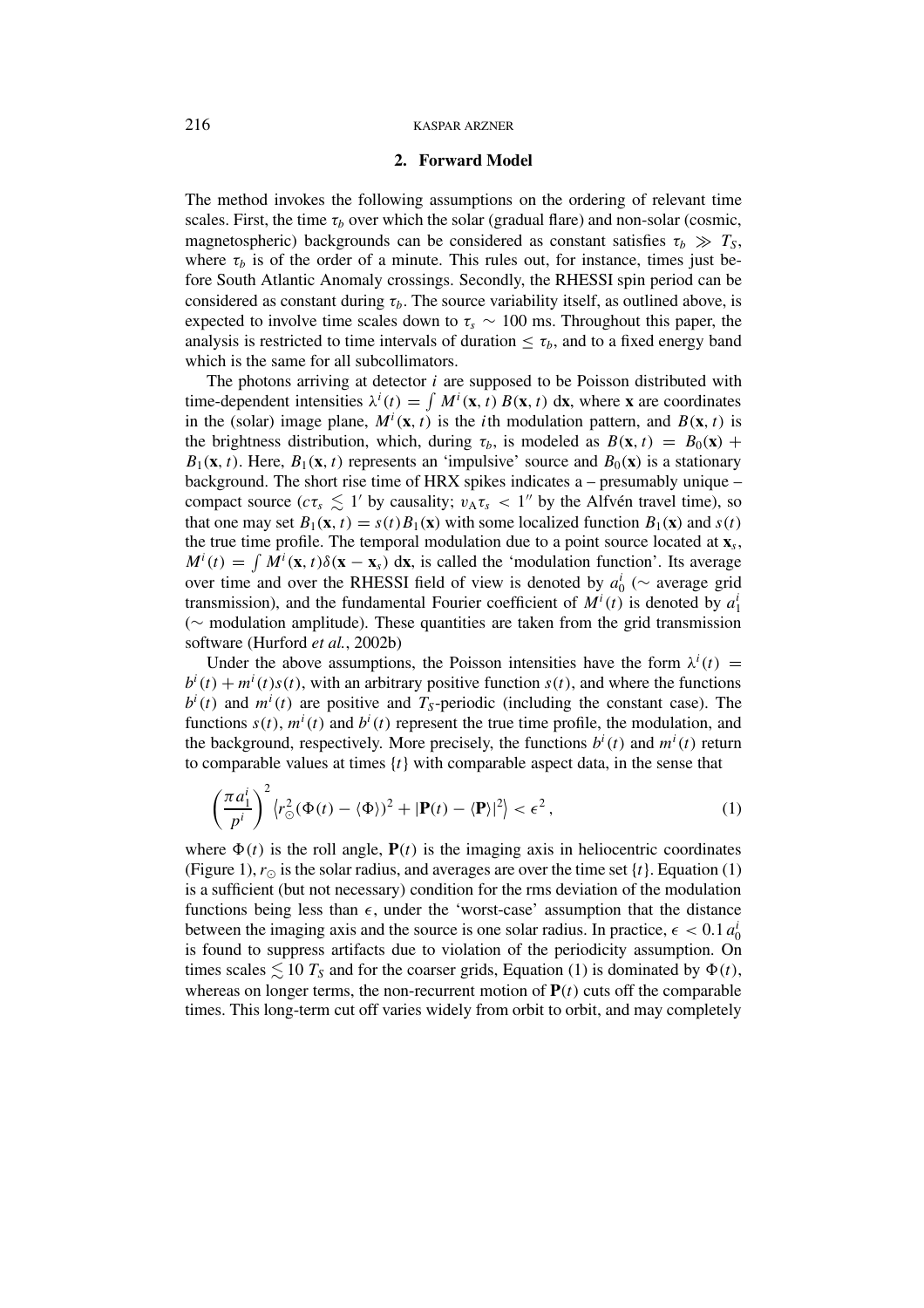inhibit periodicity for the finest subcollimators. It is assumed that for times satisfying Equation (1), and within the accuracy required by Equation (1),  $\Phi(t)$  can be replaced by a linear function of time. This reduces the aspect recurrence to time periodicity, and admits a simple numerical implementation. The roll angle is taken from the PMTRAS instrument (Hurford and Curtis, 2002), with a relative (periodto-period) angular accuracy of  $\sim 1'$ . The imaging axis is provided by the SAS instrument (Fivian *et al.*, 2002), the accuracy of which is  $\Delta P < 1$ <sup>"</sup>. The term  $b^{i}(t)$ also accounts for a time-independent non-solar background, which – as long as it passes the RHESSI detectors  $-$  is  $T<sub>S</sub>$ -periodic.

Soon after the RHESSI launch it became evident that the observed count rates suffer from so-called dropouts where the count rate is zero (Smith *et al.*, 2002; Schwartz *et al.*, 2002). The dropouts are presumably due to cosmic rays hitting the detectors. Empirically, they occur at random with frequency  $\sim$  1 Hz and exponentially distributed durations of decay time  $\sim$  0.25 s, as if they were triggered and terminated by subsequent points of a Poisson process of intensity  $\sim$  4 Hz. The dropouts, together with the detector dead time, are unified in a lifetime flag  $L_k^i$  (Schwartz *et al.*, 2002), which measures the fraction of operational time in each time bin (i.e.,  $L_k^i = 0.8$  indicates that detector *i* was operational during 80 percent of the time interval  $t_k \dots t_{k+1}$ ). For the present purpose, count rates with  $L_k^i < 0.5$ are ignored, and corrected for lifetime if  $0.5 < L_k^i < 1$ .

# **3. Demodulation**

Consider a time interval  $\tau_b$  with the count rates binned at an integer factor of the spin period, or at a sufficient number of spacecraft binary  $\mu$ s bins, such that round off does not affect Equation (1). Since  $\tau_b > T_s$ , this requires somewhat finer time bins  $(\Delta t)$  than the SSW default. Assume that the corresponding discrete times satisfy Equation (1). The forward model for the count rates is then

$$
\lambda_t^i = b_{(t \bmod N_S)}^i + r_t m_{(t \bmod N_S)}^i, \qquad (2)
$$

where  $N_s = T_s/\Delta t$ ,  $r_t$  is the retrieved 'impulsive' time profile (the estimate for  $s(t)$ ), and we have adopted the convention that superscripts label subcollimators, and subscripts label time. Clearly, the decomposition with Equation (2) is ill-posed or ill-conditioned. A unique solution may, however, be found by assigning as much time variation to modulation as possible. To this end, the goal function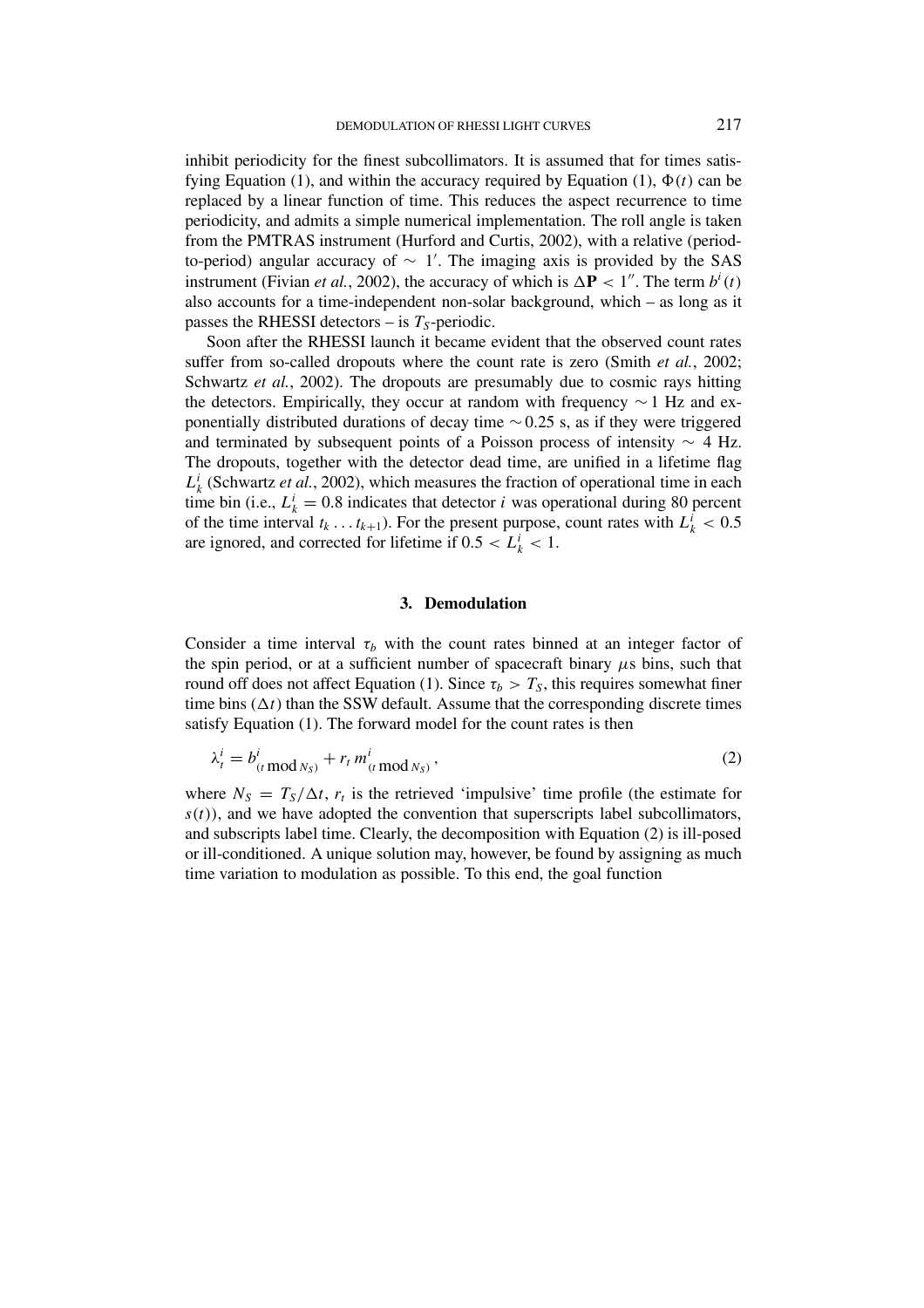218 KASPAR ARZNER

$$
F = \underbrace{\sum_{i,j,k}^{*} \left\{ -(b_j^i + m_j^i r_{j+N_S k}) + c_{j+N_S k}^i \left( 1 + \ln \frac{b_j^i + m_j^i r_{j+N_S k}}{c_{j+N_S k}^i} \right) \right\}}_{-\underbrace{\frac{\alpha}{2} \sum_{t} (r_{t+1} - r_t)^2}_{A} - \underbrace{\frac{\beta}{2} \sum_{i} \left( a_0^i - \frac{1}{P} \sum_{j} m_j^i \right)^2}_{B} + \underbrace{\gamma \sum_{i,j} \ln b_j^i}_{C}
$$
\n(3)

is maximized with respect to *r*, *m* and *b* (omitted indices indicate the full index set). Above, *c* stands for the observed count rates, and  $\alpha$ ,  $\beta$ ,  $\gamma$  are positive numbers defined below. The different terms in Equation (3) represent different design goals of the demodulation algorithm. The first term is the Poisson maximum log likelihood ratio, which reduces to minus one half times the usual chi square expression in the limit of large count rates (Eadie *et al.*, 1971; Cash, 1979). The asterisk indicates that the sum is restricted to valid times and subcollimators (no dropouts) and that the lifetime correction is applied if necessary. The second term (*A*) represents a smoothness constraint for minimum derivatives; if data are lacking (dropouts), this term attempts to linearly interpolate *r* across the data gap. The third term (*B*) ties down the mean values  $\langle m^i \rangle$ , which are relatively insensitive to the exact source shape and -position (except for spin axis artifacts in the absence of coning), and can be predicted from the grid geometry alone. The fourth term (*C*), finally, resolves the overall ambiguity between *b* and *mr* in favour of *b*, such as that periodic contributions from a constant offset of  $s(t)$  are attributed to the background, and m (and hence *r*) is not contaminated by *b*. In a Bayesian (Eadie *et al.*, 1971) interpretation,  $(C - A - B)$  is proportional to the logarithm of the a priori probability of  $(r, m, b)$ .

Numerical experience shows, and analytical arguments (Appendix) support, that Equation (3) has a unique solution (global maximum) for sufficiently large *α*, *β*, *γ*. The current choice is as follows. First,  $\alpha = NN_t^{-1}(\tau^2/\Delta t)^2 \bar{r}^{-1}$  with *N* the number of valid count rates,  $N_t$  the number of time bins,  $\bar{r} = \sum_{i}^{*} c_i^i / \sum_{i}^{*} a_0^i$ , and 0.1 s <  $\tau$  < 1 s. This allows *r* to vary by  $\sim \sqrt{\overline{r}}$  over the *a priori correlation time*  $\tau$ . The second regularization parameter is  $\beta = NN_c^{-1}(0.2 a_0)^{-2}$  with  $N_c$  the number of subcollimators, which admits a 20% deviation of the retrieved versus theoretical average grid transmissions. The third parameter is  $\gamma \lesssim \frac{1}{2}N/(PN_c \ln \bar{c})$ with the average observed (valid) count rate. The upper limit for  $\gamma$  is needed in the presence of a dominant background; otherwise, *γ* may be smaller without losing its regularizing function.

At low count rates  $(< 1000$  counts s<sup>-1</sup> subcollimator<sup>-1</sup>), there may not be enough information available to reliably determine the full model  $b + mr$ . In this situation, the background degrees of freedom are 'frozen in'  $(b_t^i = 0)$ . This applies especially to energies above 20 keV, whereas the full model becomes important at energies ∼ 10 keV with significant background contribution. Note that a frozen background still allows for a *constant* offset,  $\lambda_t^i = b_0^i + m_t^i s_t$ , which is included in the periodic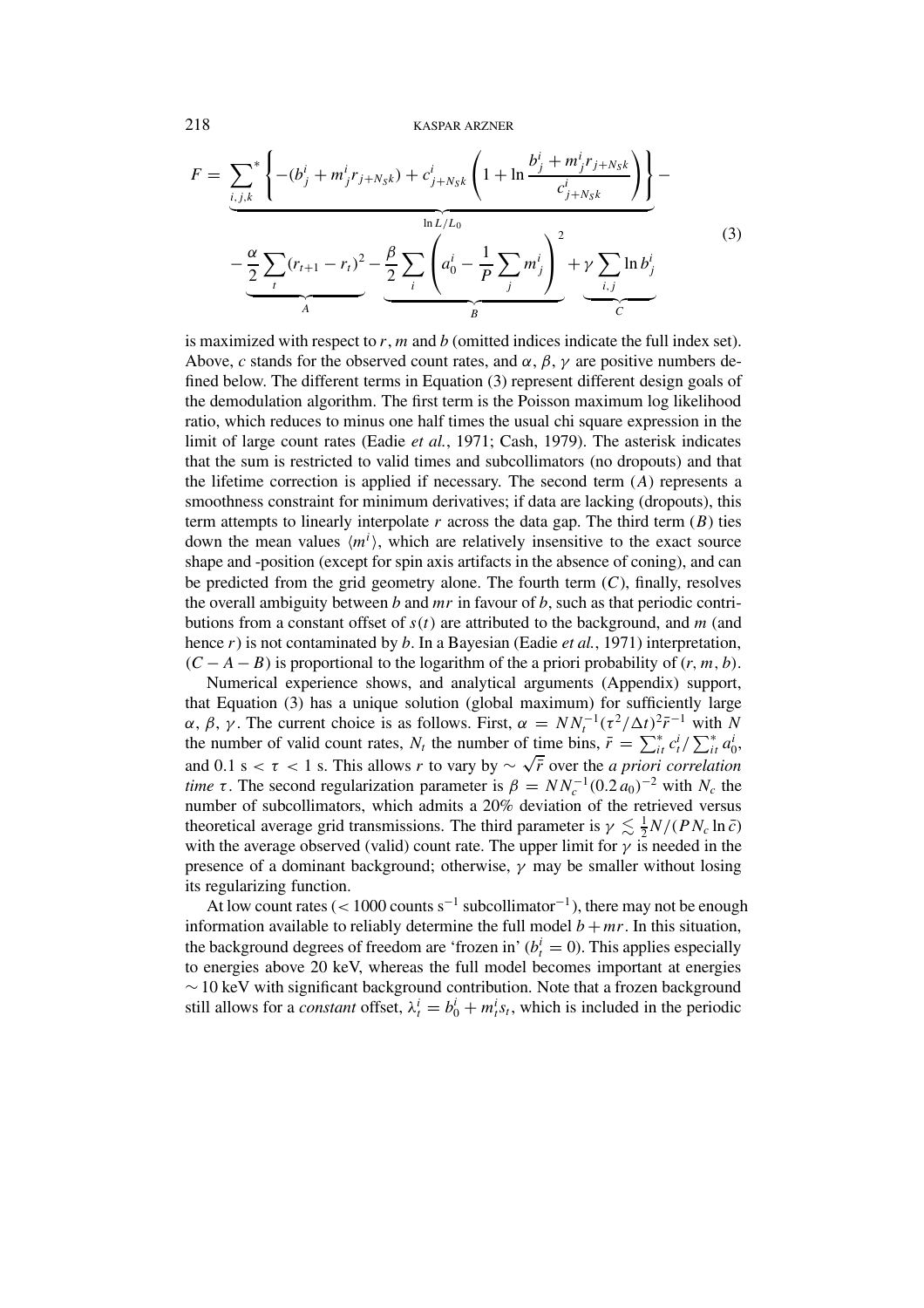functions  $m_t^i$  and the constant part of  $s_t$ . The retrieved and true time profiles are then connected by  $r_t = s_t + \sum_i b_0^i / \sum_i a_0^i$ .

## **4. Numerical Tests**

Equation (3) is solved in an iterative way. The state vector  $(r, m, b)$  is updated by a simplified Newton/Marquardt method (Press *et al.*, 1998) with the Hessian approximated by its diagonal. The diffusion equation resulting from the '*A*' term is treated by an implicit (Crank–Nicholson) scheme. The range of *m*, which is given by the slit-to-slot ratio of the grids, is enforced rigorously in the numerical code, and *r* and *b* are enforced to be positive. The initial guess for  $m_j^i$  is  $a_0^i$ . If *b* is frozen to zero then the initial guess for *r* is  $r_t = \bar{r}$ ; otherwise, the initial guesses for *r* and *b* are  $r_t = \bar{r}/2$  and  $b^i_j = \bar{c}/2$ . If *b* is frozen to zero then convergence is reached after some 30 iterations; if *b* is varied as well, then convergence is somewhat slower.

The algorithm has been tested by numerical simulations with known modulation functions, 'impulsive' time profiles, and backgrounds. A general example is shown in Figure 2. The true brightness distribution is of the form  $B(\mathbf{x}, t) =$  $B_0(\mathbf{x}) + s(t)B_1(\mathbf{x})$ , where  $B_1(\mathbf{x})$  is a point source 0.75  $r_{\odot}$  away from the imaging axis, and  $B_0(\mathbf{x})$  is an extended (200") stationary source at distance 0.3  $r_{\odot}$ . The imaging axis is assumed to be constant (no coning), and the sources are not aligned with the imaging axis. The modulation functions involve the first harmonics only. The time profile  $s(t)$  of the 'impulsive' source (Figure 2 top middle) consists of a linear rise with a superimposed 'spike' at  $t = 30$  s. Both the impulsive and stationary sources contribute about the same number of photons, so that the total average count rate is 1600 counts/s/subcollimator, simulated dropouts being included. The simulation involves the subcollimators  $7-9$ . The spin period is 4 s, the time bin size is 8 ms, the total time interval is 1 min, and an error of 0.5% has been added to the spin period in order to account for uncertainties and binning effects. The a priori correlation time of the retrieved signal is  $\tau = 0.3$  s. The input to the demodulation algorithm is the Poisson distributed count rates *c* (Figure 2, left column). Its output is the decomposition into the 'impulsive' time profile *r* (top left), the functions *m* (middle column, black: retrieved, gray: true), and the background *b* (right column, black: retrieved, gray: true). Since the 'impulsive' source is pointlike, *m* must coincide with the true modulation functions. As can be noticed, the 'spike' is correctly recovered, although its presence might not be obvious from the count rates by eye. Owing to the term  $(C)$  in Equation (3), the constant offset of  $s(t)$  is (partially) shifted to the background. The numerical convergence is demonstrated in the top right panel, showing the evolution of the figures of merit ln *L*, *A*, *B*, and *C* as a function of the iteration step. All figures of merit are normalized to the number of valid count rates. In the example of Figure 2, the final reduced log likelihood indicates slight over-resolution, which is tolerated for illustration purposes.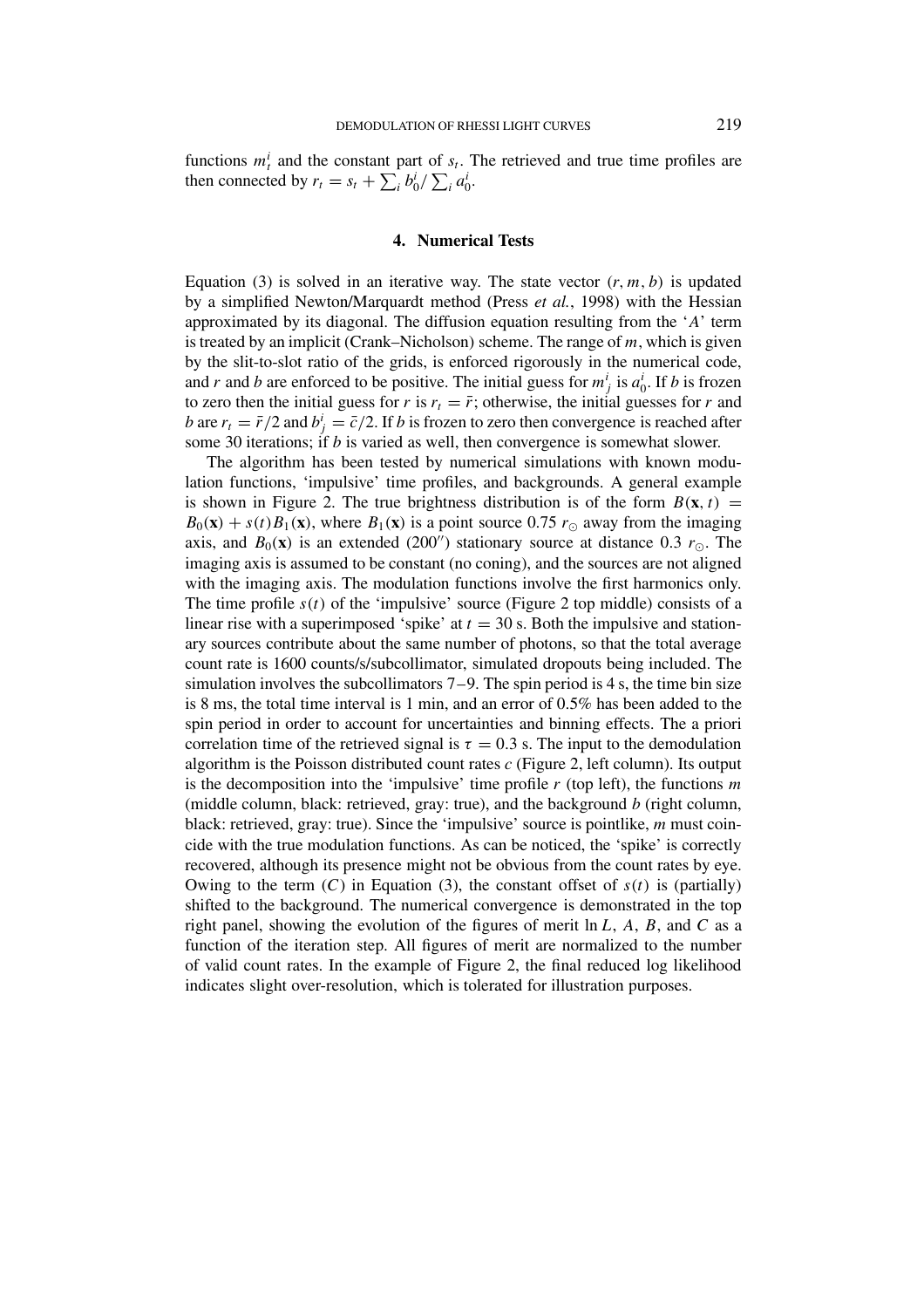

*Figure 2.* Computer simulation of the demodulation problem. *Top line*: retrieved  $(r(t))$  and true  $(s(t))$ time profiles, and the figures of merit of Equation (3). *Lines 2 to 4*: simulated counts (*left column*); retrieved/true modulation functions (*middle column, black/gray*); retrieved/true backgrounds (*right column, black/gray*). The time bin size is  $\Delta t = 8$  ms, and the *a priori* correlation time is  $\tau = 0.3$  s.

# **5. First Results**

After testing with the simulated time series, the demodulation algorithm was applied to several flares observed by RHESSI. A prominent one is the flare of 20 February 2002, 09:58 UT (Figure 3), which is distinguished by both a high peak count rate ( $\sim$  6000 counts s<sup>-1</sup> subcollimator<sup>-1</sup> in the energy band 12–25 keV) and by a high stability of the spin axis. The motion of the imaging axis  $P(t)$  (Figure 3) middle top) reveals coning but only marginal precession; it is recurrent to better than 10 arc sec over one minute around peak time (∼ 09:58:00 UT). The stability of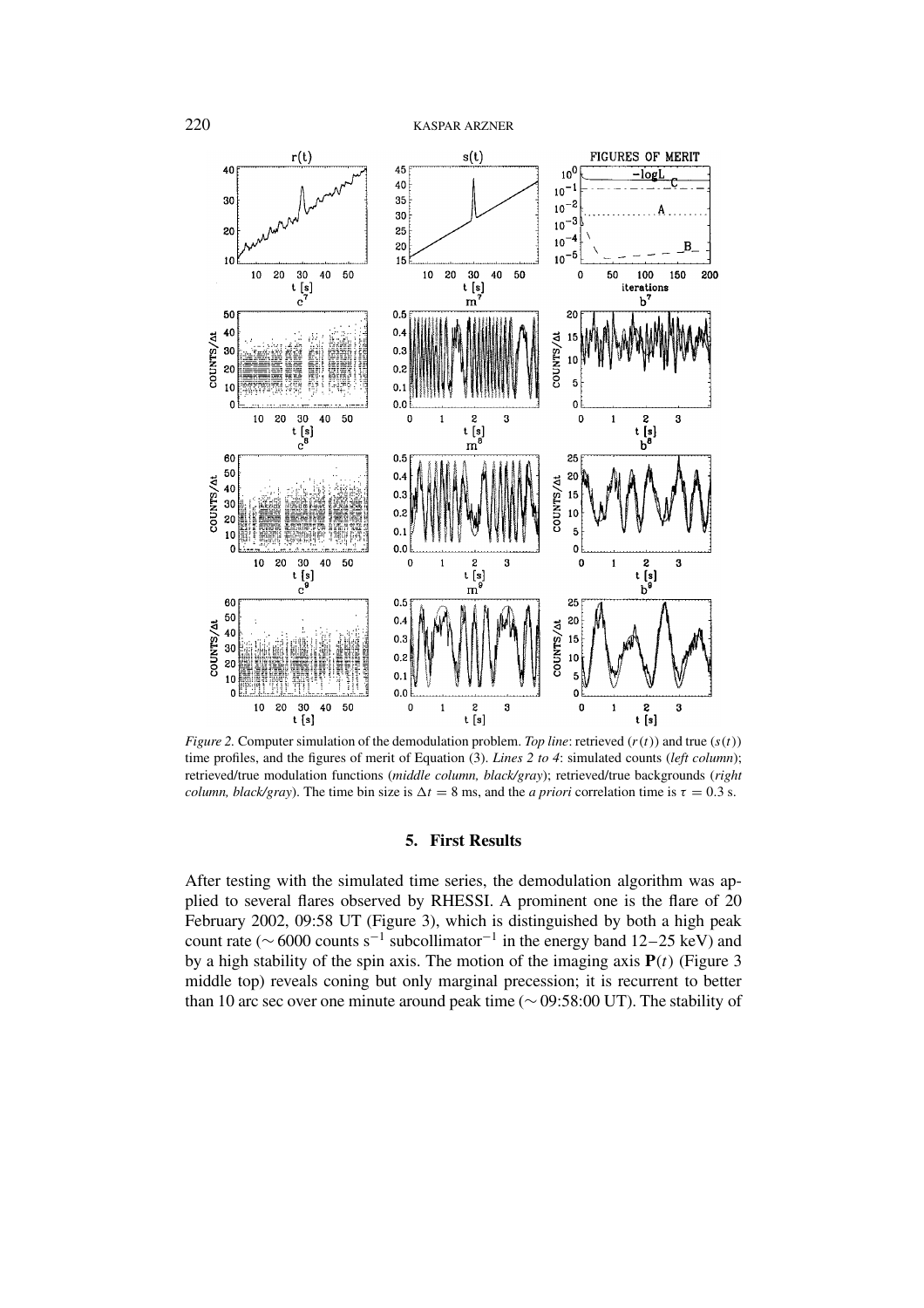### DEMODULATION OF RHESSI LIGHT CURVES 221



*Figure 3.* Demodulation of the flare of 20 February 2002, 11:06 UT in the energy band 12–50 keV. The time bin size is  $\Delta t = 1.9$  ms and the *a priori* autocorrelation time is  $\tau = 0.3$  s. Both the retrieved 'impulsive' time profile (*top left*) and an estimate for the functions *m* (*middle column*) are obtained from the observed counts in detectors 6–9 (*left column*). The 'normalized residuals' are defined by  $(c - \lambda)/\sqrt{\lambda}$ , with  $\lambda$  the predicted count rates (Equation (2)). Not all counts are shown.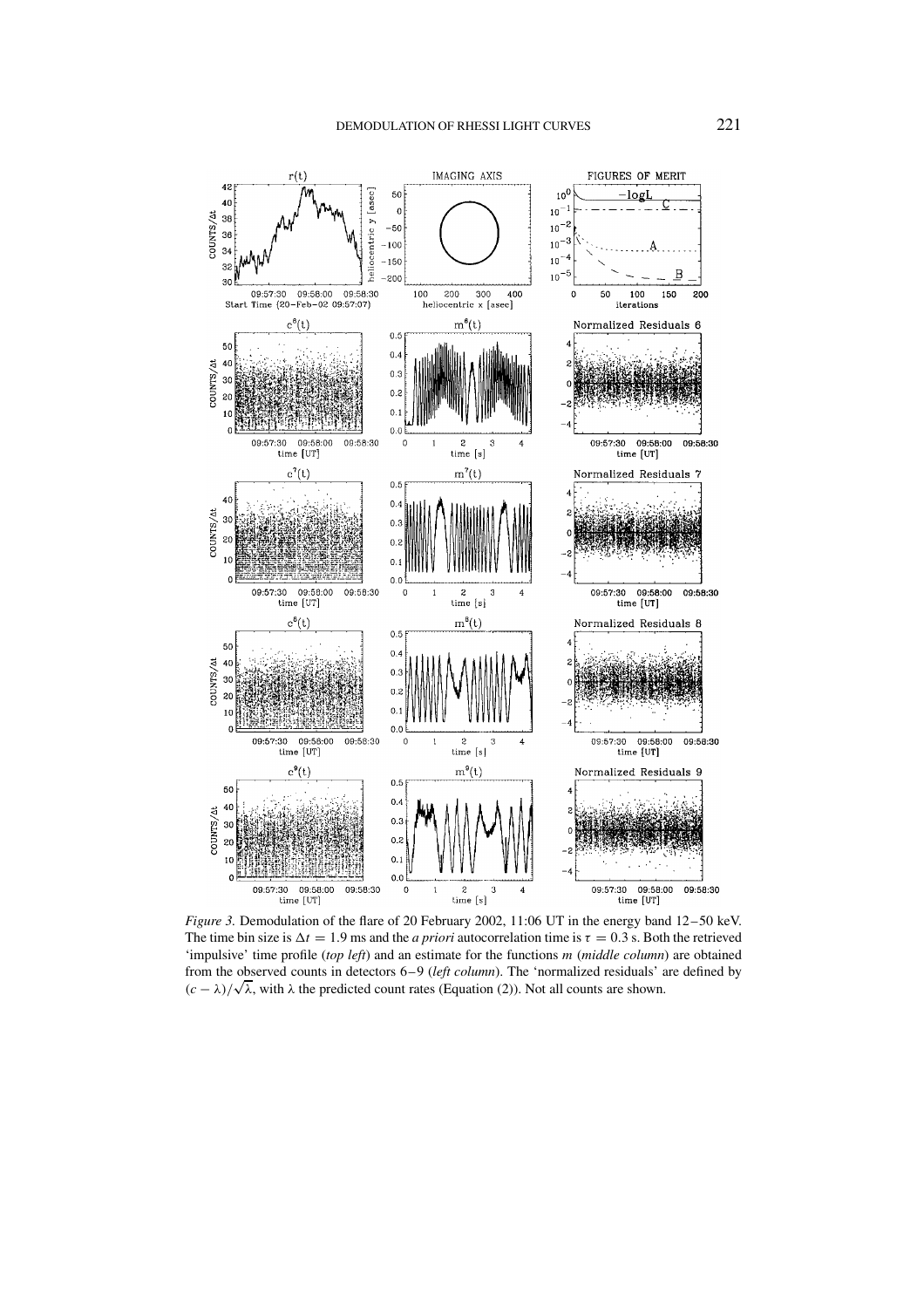the spin axis predicts periodicity for subcollimator 9 during almost the whole flare, and for subcollimators 6–9 during more than one minute at peak time. In fact, with the choice  $\Delta t = 0.19$  ms, Equation (1) becomes (0.005, 0.003, 0.002, 0.001) < 0.03  $a_0^i$  for subcollimators  $i = (6,7,8,9)$  in the time interval 09:57:08–09:58:30 UT. The RHESSI spin period, obtained from a linear fit to the aspect solution  $\Phi(t)$ , is 4*.*334 s. The observed counts, corrected for lifetime, are shown in the left column, with the demodulated 'impulsive' contribution at the top left panel. The retrieved functions  $m^i$ , which are a proxy for the modulation functions, are presented in the middle column. The retrieved background (not shown) is approximately proportional to *m*, in agreement with the fact that CLEAN imaging (Högbom, 1974; Lannes, Anterrieu, and Maréchal, 1997) indicates the presence of a single source (same energy band; several 8 s-subintervals). The background contributes about 12 counts<sup> $-1$ </sup>  $\Delta t^{-1}$  subcollimator<sup>-1</sup>; it is constrained by  $\gamma = 0.2N/(N_S N_c \ln \bar{c})$ . Diminishment of  $\nu$  has a negligible effect on the solution  $(r, m, b)$ . The final reduced log likelihood is −0*.*505, corresponding to reduced chi squares of (1*.*1, 0*.*96, 0*.*98,0*.*95) in subcollimators (6,7,8,9). The iterative convergence of the different terms of Equation (3) is shown in the top right panel, where all quantities are again normalized by the number of valid count rates. It can be seen that the trade-off is dominated by the likelihood, in the sense that the absolute change of ln*L* is larger than the absolute changes of *A*, *B* and *C*. (The change of ln*L* is more indicative than ln*L* itself, because ln*L* contains summands which are independent of  $(r, m, b)$ .) The dominance of  $\ln L$  suggests that the qualitative features of the solution *(r, m, b)* are determined by the agreement between prediction and observation rather than by the regularization.

Another example flare event was observed at 11:06 UT of the same date as the previous example (Figure 4). The energy band is 12–50 keV. Here, the stability of the spin axis predicts periodicity only for the coarsest subcollimators. The time bin size is 8 ms, and the final reduced log likelihood is −0.507. The retrieved time profile (Figure 4, top) exhibits several features on time scale *<* 4 s; among which the peak at 11:06:44 UT is believed to be real, since it clearly correlates with a type III burst observed by the *Phoenix-2* radiometer (Messmer, Benz, and Monstein 1999) at ∼ 600 MHz. The three 'peaks' at 11:06:14–24 UT might correspond to similar type III events, but are probably also contaminated by spurious spin periodicity which is not completely removed by the demodulation procedure. Contrary to the 09:58 UT flare event, the retrieved background was found to be nonproportional to the retrieved *m*, which is a hint to the presence of multiple sources. More precisely, the data are not compatible with the assumption that the X-ray brightness distribution is of the form  $B(\mathbf{x}, t) = s(t)B_1(\mathbf{x})$ . This rules out, for instance, a single time-dependent footpoint of a magnetic loop, or a pair of simultaneously flashing footpoints. Instead, there must be a further (temporally) independent component, which is likely to be driven by different physical causes or configurations.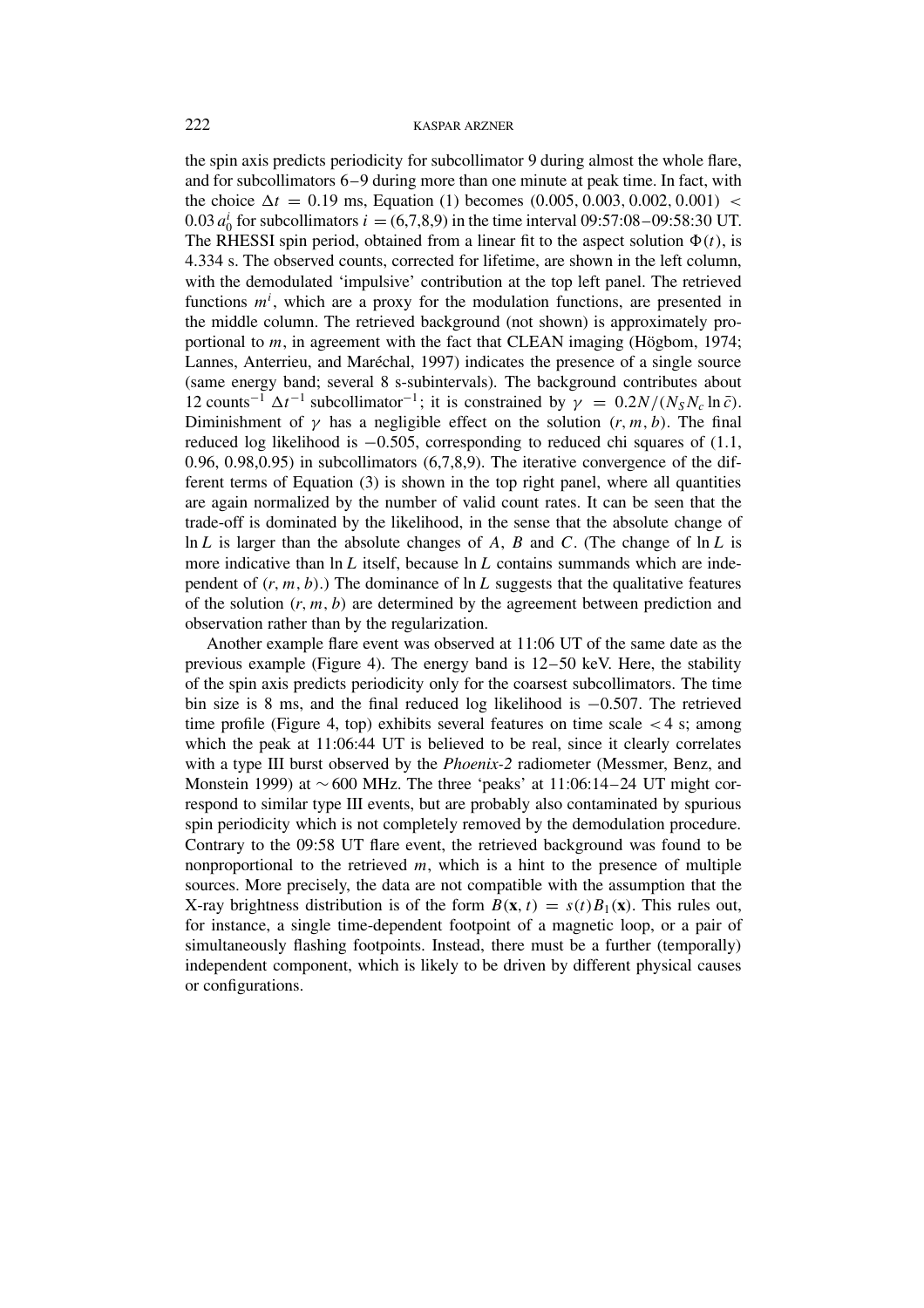

*Figure 4.* Demodulation of the flare of 20 February 2002, 11:06 UT in the energy band 12–50 keV, with  $\Delta t = 8$  ms and  $\tau = 0.25$  s. All observed counts in subcollimators 8 and 9 (*left column*) are shown.

A third example is provided by the flare of 17 March, 19:28 UT (Figure 5). Here, the energy band is 25–100 keV, and the background is neglected (frozen in). The comparably slow modulation indicates that the source(s) are close to the imaging axis. This, together with a good spin stability, admits the use of subcollimators, 4–9 over the time interval 19:27:25–19:29:10 UT, with  $\Delta t = 0.19$  ms and  $\tau = 0.25$  s. Subcollimator 5 is excluded, since it gives rise to spurious spin periodicity and an unsatisfactory likelihood ratio. This might be connected to known problems of this subcollimator, which could enter the demodulation through a wrong theoretical mean grid transmission. The retrieved 'impulsive' time profile shows several interesting short-scale features. The retrieved functions *m* bear close resemblance with the expected modulation functions, suggesting that the source(s) have not been resolved, except for possibly subcollimator 4. In fact, imaging reveals the presence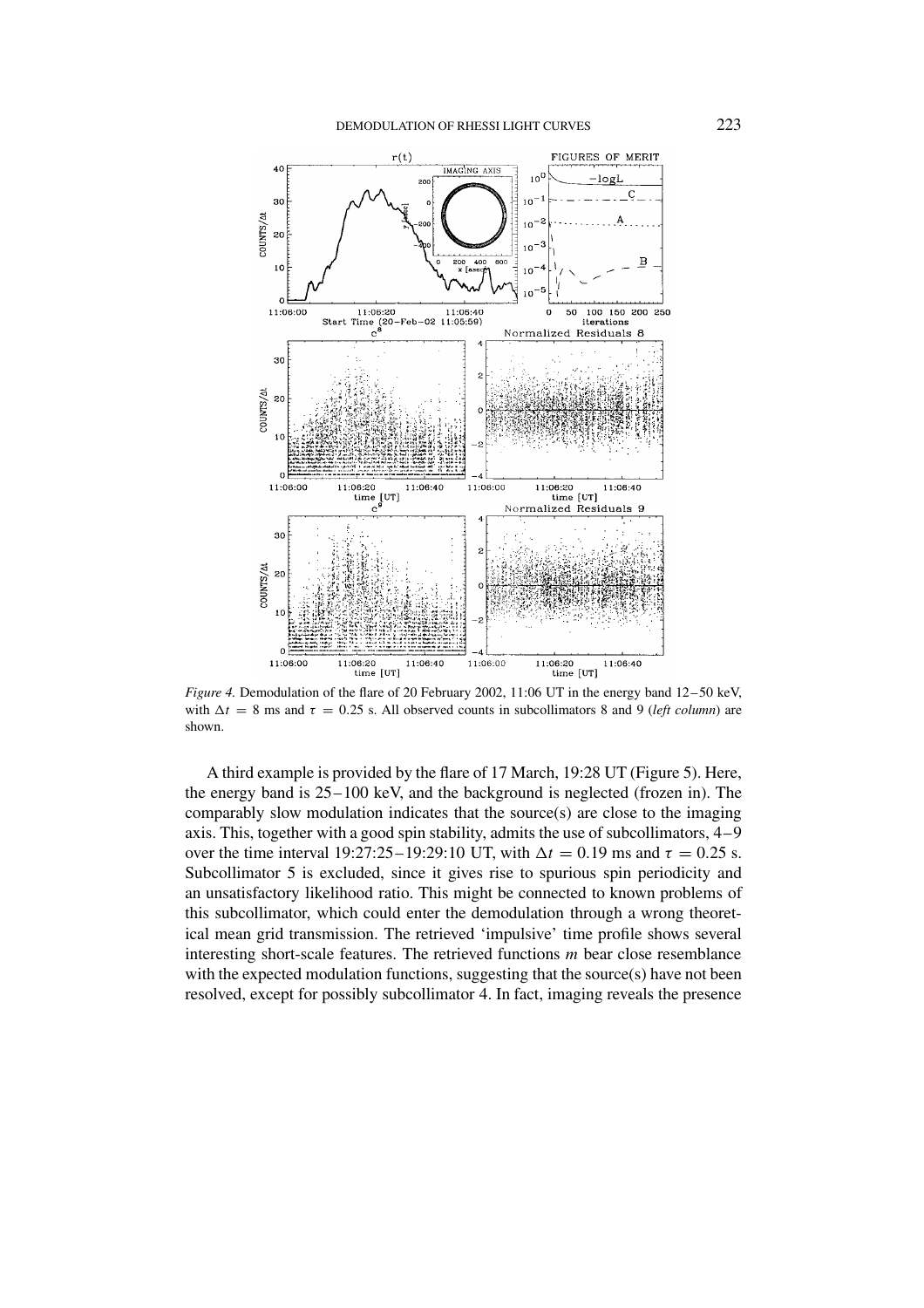

*Figure 5.* The flare of 17 March. 19:28 UT in the energy band  $25-100$  keV, with  $\Delta t = 1.9$  ms and  $\tau = 0.25$  s. Here, the background degrees of freedom are frozen in, thus assuming only contributions form the 'impulsive' source. Not all counts are shown.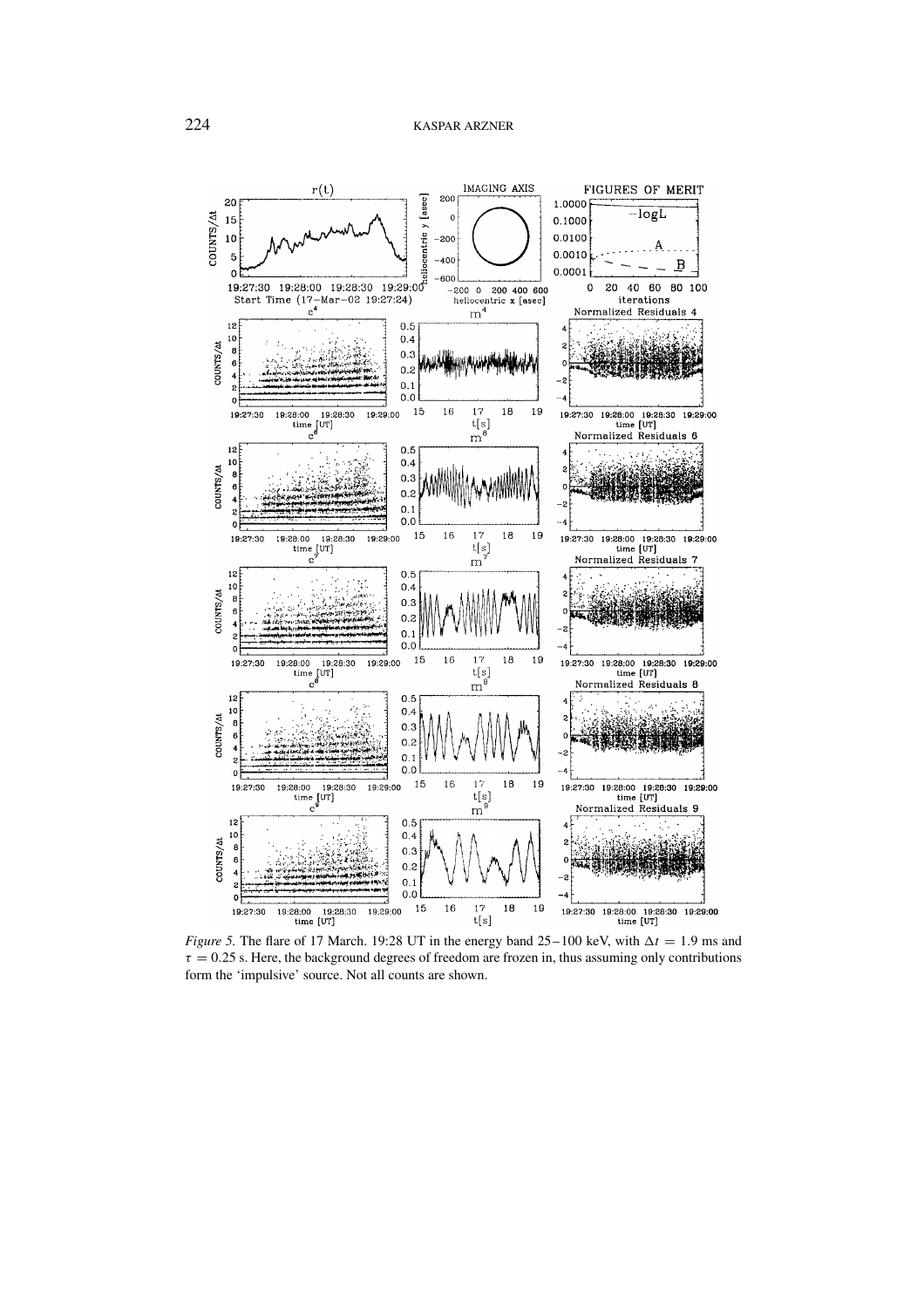of two or three sources within  $20''$ , which makes the neglect of the background  $(B(\mathbf{x}, t) = s(t)B_1(\mathbf{x}))$  questionable for subcollimator 4 ( $p^4 = 23$ ). Note also the skewness of the residual  $((c - mr)/\sqrt{mr})$  distribution (right column), indicating that a normal approximation would not apply to the low count rates under consideration.

# **6. Summary and Discussion**

A time-domain demodulation algorithm is developed and applied to RHESSI light curves, based on the simple observation that the count rates with comparable aspect data should coincide if the source distribution did not change with time. This allows to decompose the count rates into periodic and non-periodic contributions, where the periodic parts are due to modulation and background, and the non-periodic part represents the true time profile of an impulsive source. (Remember that 'periodic' includes the constant case.)

A thorough error analysis of the demodulated light curve  $r(t)$  is not elementary and out of the scope of the present article. As an order-of-magnitude estimate, one may however argue as follows. By construction,  $r(t)$  has correlation time  $\tau$ , so that  ${r_t}$ ,  $t_0 \le t \le t_0 + \tau/\Delta t$ , represents one degree of freedom. By coherently perturbing  $r_t$  in intervals of duration  $\tau/\Delta t$  one can find that perturbation  $\Delta r$  which causes the (non-reduced) log likelihood, in average, to change by unity. This corresponds to a change of about 2 in the (non-reduced) chi square ( $\sim$  95% confidence). For the flare of 20 February, 2002, 09:58 UT (Figure 3) one obtains  $\Delta r_t \simeq 1.25$ ; for the flare of 20 February 2002, 11:06 UT (Figure 4) one finds  $\Delta r \simeq 1.5$ , and for the flare of 17 March 2002, 19:28 UT (Figure 5)  $\Delta r \simeq 0.2$ . The above estimates neglect other than Poisson errors, as well as errors due to *m* and *b*. The latter are not independent of *r*, but better known than *r* if several spin periods available. In practice, the reliability of *r* should always be verified by comparison with the observed counts, and by exploring different time intervals and sets of subcollimators.

Besides an intrinsic physical interest in short-time structures, the demodulation may also have implications for imaging, since it allows to verify (or disprove) the stationarity assumption underlying the current imaging algorithms. As a side product, it provides an independent estimate on the modulation functions, whenever the source is well-resolved  $(m_t^i \simeq M^i(t))$ , which is the case if the  $m_t^i$  covers the full theoretical range of  $M^{i}(t)$ .

The basic advantage of the presented demodulation method is its weak assumptions, which are likely to fail only if several 'impulsive' sources are present at the same time. Its principal limitation is the required aspect recurrence, which rules out the finest subcollimators. The recurrence condition (1) may be relaxed if the grid periodicity is taken into account, so that comparable times {*t*} may occur at integer multiples of  $T_S/2$  if  $(\mathbf{k} \cdot \Delta \mathbf{P})/2\pi \simeq 0, \pm 1, \pm 2, \ldots$ . This relaxation will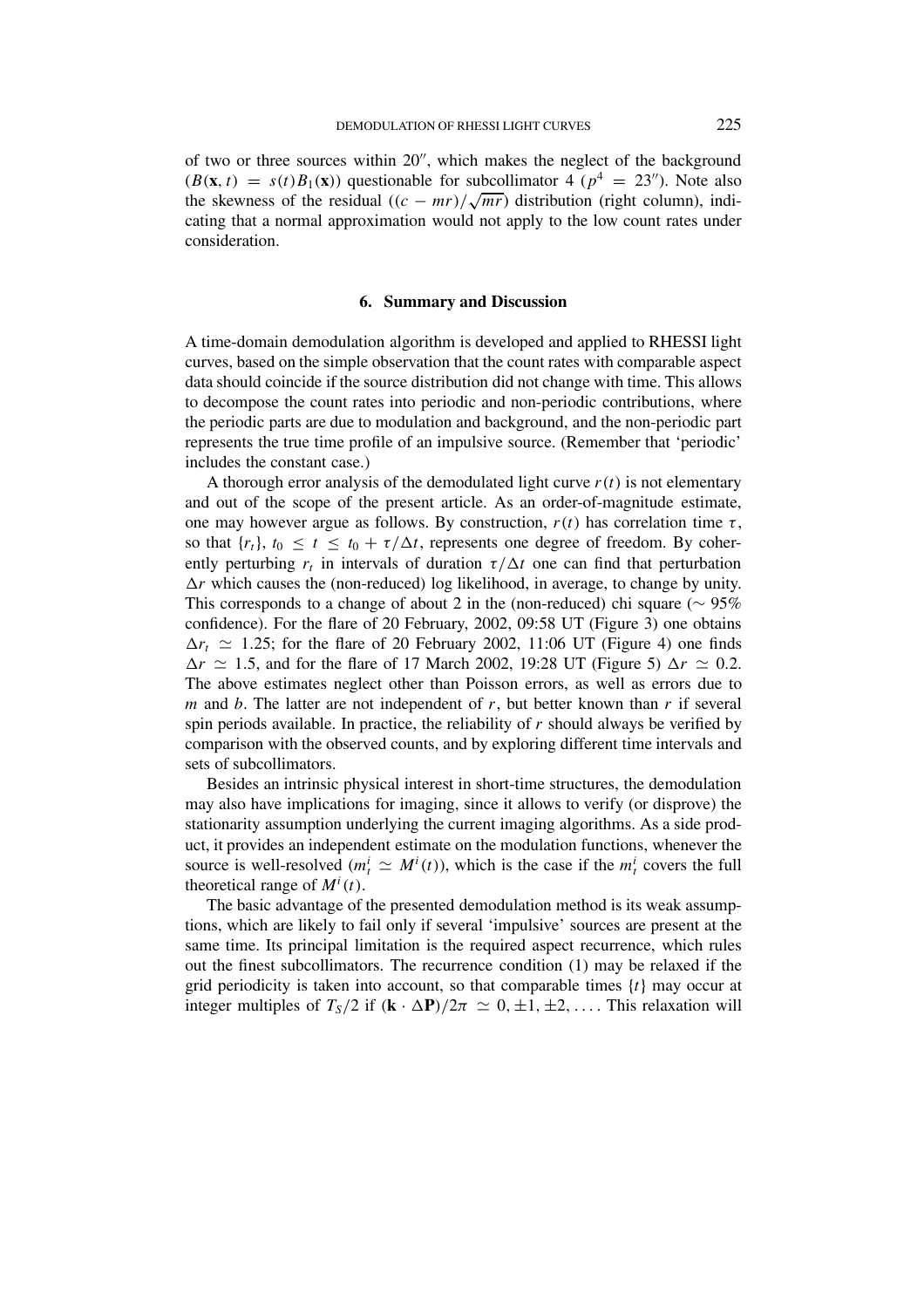### 226 KASPAR ARZNER

enlarge the set of flares which are amenable to the demodulation method. The finest subcollimators may be included in another way, e.g., by Wiener filtering. A consistent incorporation into the present framework is one of the major future projects, together with imposing a (computationally more expensive) non-periodicity constraint on *r*, instead of merely asking for smoothness. This is hoped to cure the spurious spin periodicity which is sometimes present in the demodulation.  $A$ more theoretical – caveat is the use of Poisson statistics which is not properly defined for the non-stationary case. The Poisson assumption in Equation (3) is with the understanding that is represents a convenient and sensible approximation to the underlying binomial statistics.

# **Acknowledgements**

The author thanks A. Benz, G. Hurford, R. Schwartz, A. Zehnder, and M. Fivian for helpful discussions and A. Benz for providing synoptic radio data.

# **Appendix Existence of a Global Maximum of** *F*

Here are some analytical arguments on the extremal problem  $F = \text{max}$ . A sufficient condition for a unique solution is the (strict) convexity of *F*. Let  $x = (r, m, b)$ and  $F(x)$  be defined as in Equation (3). Remember that all elements of x are positive, and that  $0 < m < 1$ . Applying the triangle inequality to the sums over spin periods and subcollimators it can be shown that the Hessian  $H_{ij} = \frac{\partial^2 F}{\partial x_i \partial x_j}$ satisfies  $H_{ii} < 0$  and  $H_{ii} H_{jj} > |H_{ij}|^2$ , which is a necessary condition for negative definiticity. In order to characterise a sufficient condition, consider the function  $\Delta F \doteq F(\frac{1}{2}(x_1 + x_2)) - \frac{1}{2}(F(x_1) + F(x_2))$ . The discussion is restricted to a single subcollimator, since the inclusion of several subcollimators is not expected to degrade the conditioning. Convexity requires  $\Delta F > 0$ . Itemized by  $(r, m, b)$ , one has that

$$
\Delta F = \frac{1}{4} \sum (m_1 - m_2)(r_1 - r_2) + \frac{\alpha}{8} \sum (r_1 - r_2) \mathcal{D}(r_1 - r_2) +
$$
  
+  $\frac{\beta}{8} (\sum (m_1 - m_2))^2 + \sum c \ln \frac{(b_1 + b_2)/2 + (m_1 + m_2)(r_1 + r_2)/4}{(b_1 + m_1 r_1)^{1/2} (b_2 + m_2 r_2)^{1/2}} + \gamma \sum \ln \frac{(b_1 + b_2)/2}{(b_1 b_2)^{1/2}},$ 

with  $\mathcal{D}_{ij} = -\delta_{i-1,j} + 2\delta_{i,j} + \delta_{i+1,j}$  the 2nd order difference operator, and where the sums run over the full index sets. The 2nd, 3rd and 5th term of  $\Delta F$  are non-negative definite (by positivity of  $D$  and  $\beta$ , and the arithmetic-geometric inequality), while the 1st and 4th term may be negative. Assume now that *b* is frozen to zero ( $b_1 =$  $b_2 \rightarrow 0$ ). The 5th term of  $\Delta F$  then vanishes, and each summand of the 4th term possesses the (weak) lower bound

$$
c \ln \frac{(m_1+m_2)(r_1+r_2)/4}{(m_1r_1)^{1/2}(m_2r_2)^{1/2}} = -\frac{1}{2}c \ln[1 - (\frac{m_1-m_2}{m_1+m_2})^2] - \frac{1}{2}c \ln[1 - (\frac{r_1-r_2}{r_1+r_2})^2] \ge
$$
  

$$
\geq \frac{1}{2}c(\frac{m_1-m_2}{m_1+m_2})^2 + \frac{1}{2}c(\frac{r_1-r_2}{r_1+r_2})^2 \geq \frac{1}{8}c(m_1-m_2)^2 + \frac{1}{8\max(r)^2}c(r_1-r_2)^2,
$$